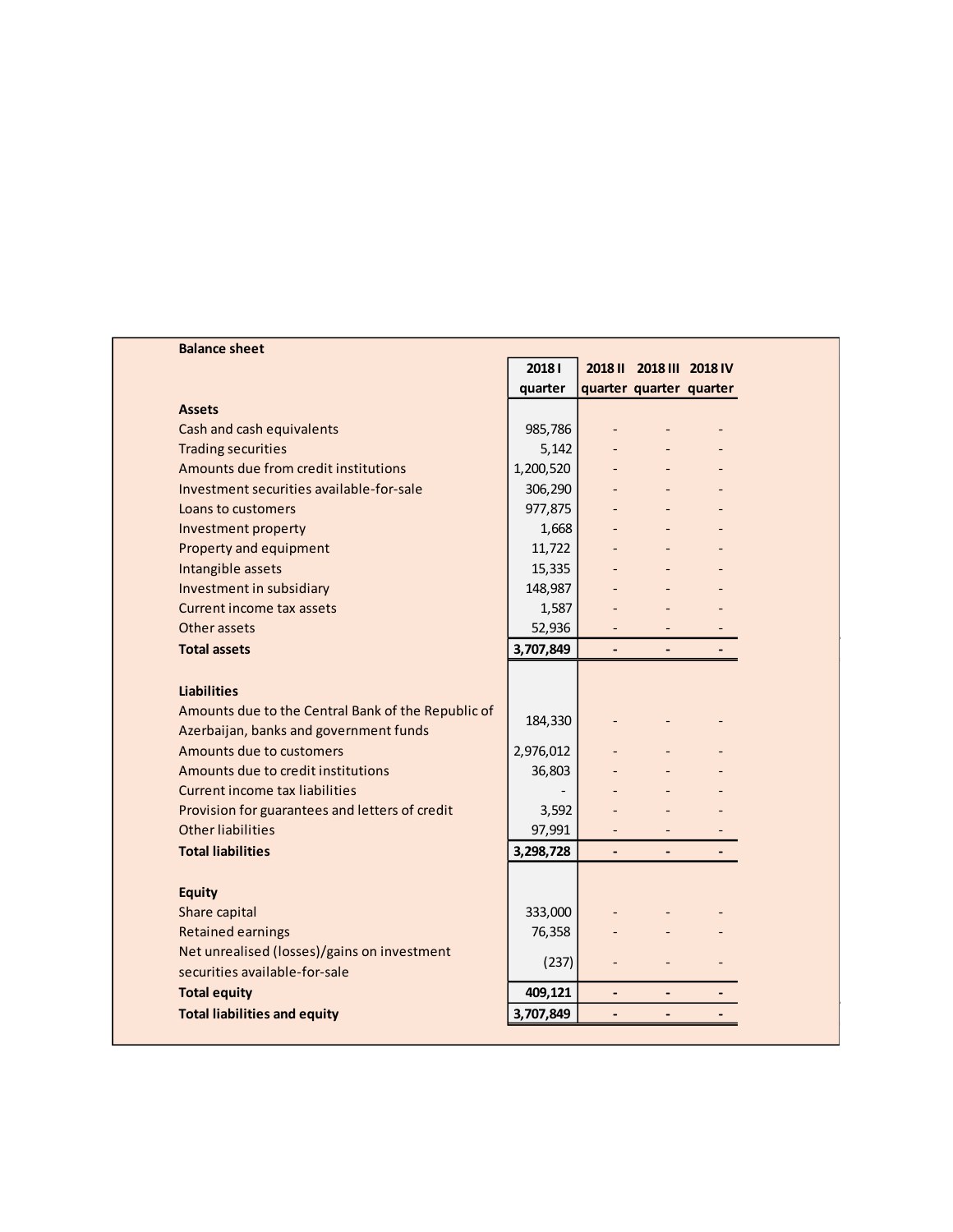## **Profit and loss statement**

|                                             | 20181<br>quarter | 2018 II<br>quarter           | 2018 III<br>quarter      | <b>2018 IV</b><br>quarter    | Year      |
|---------------------------------------------|------------------|------------------------------|--------------------------|------------------------------|-----------|
| Interest income                             | 40,307           |                              |                          |                              | 40,307    |
|                                             |                  |                              |                          |                              |           |
| Interest expense                            | (8, 515)         |                              |                          | ٠                            | (8, 515)  |
| <b>Net interest income</b>                  | 31,792           | $\overline{\phantom{a}}$     |                          | $\overline{\phantom{a}}$     | 31,792    |
| Provisions                                  | (14, 166)        |                              |                          | ٠                            | (14, 166) |
| Net interest income after provision for     |                  |                              |                          |                              |           |
| impairment of interest bearing assets       | 17,626           |                              |                          | $\overline{\phantom{a}}$     | 17,626    |
|                                             |                  |                              |                          |                              |           |
| Net fee and commission income               | 4,533            |                              |                          |                              | 4,533     |
| Net gains from securities                   | 6                |                              |                          |                              | 6         |
| Net gains/(losses) from foreign currencies: | 2,161            |                              |                          |                              | 2,161     |
| Other income                                | 92               |                              |                          |                              | 92        |
| <b>Non-interest income</b>                  | 6,791            | $\qquad \qquad \blacksquare$ |                          | -                            | 6,791     |
|                                             |                  |                              |                          |                              |           |
| Personnel expenses                          | (9,637)          |                              |                          |                              | (9,637)   |
| General and administrative expenses         | (5, 427)         |                              |                          |                              | (5, 427)  |
| Depreciation and amortisation               | (1,690)          |                              |                          |                              | (1,690)   |
| <b>Non-interest expenses</b>                | (16, 754)        | $\qquad \qquad \blacksquare$ |                          | $\overline{\phantom{a}}$     | (16, 754) |
|                                             |                  | $\overline{\phantom{a}}$     | $\overline{\phantom{a}}$ | ٠                            |           |
| (Loss)/profit before income tax expense     | 7,664            |                              |                          | $\qquad \qquad \blacksquare$ | 7,664     |
| Income tax expense                          | (1, 132)         |                              |                          | ٠                            | (1, 132)  |
| Net (loss)/profit for the year              | 6,532            | ٠                            |                          | $\overline{\phantom{a}}$     | 6,532     |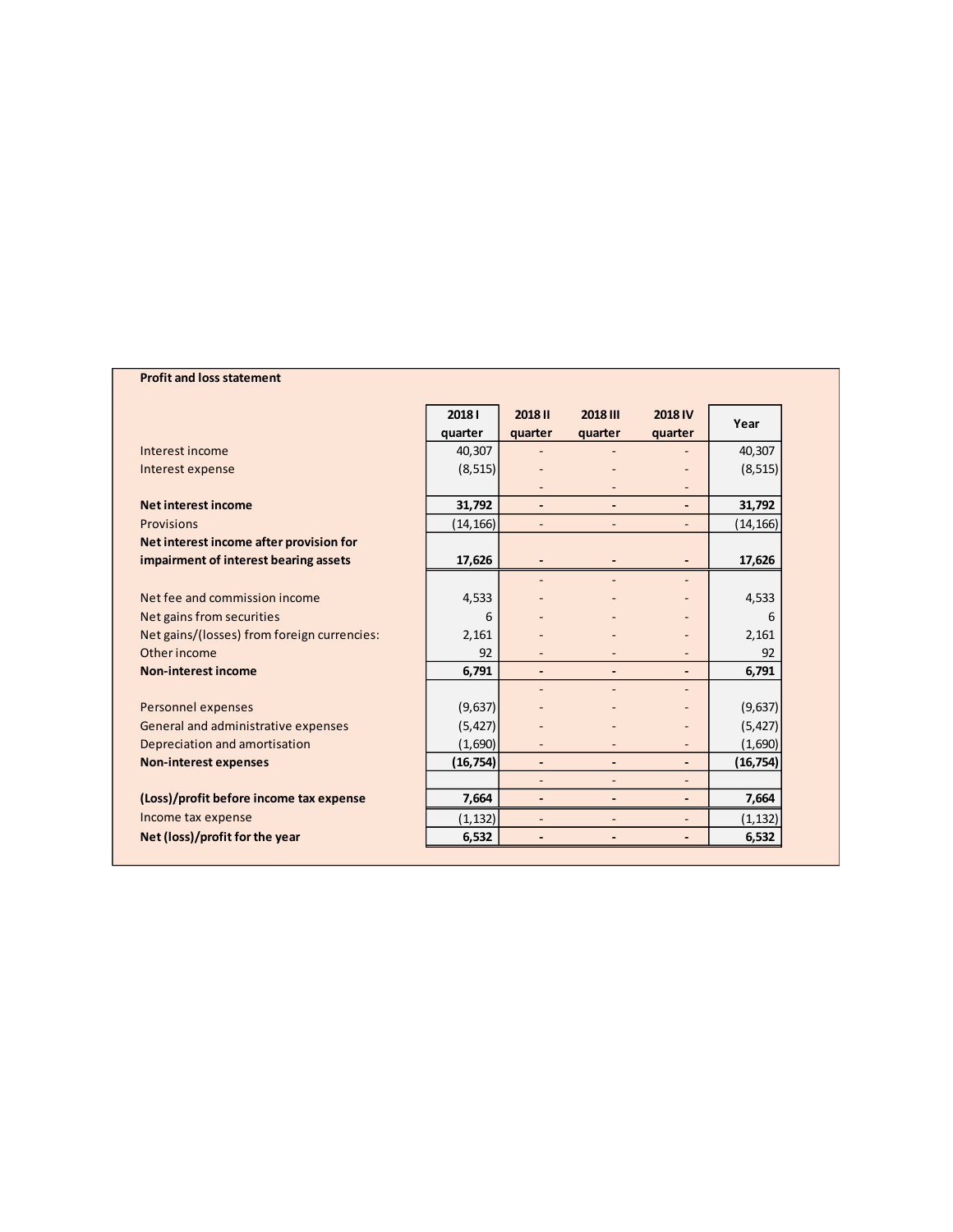|                                                                  | 20181          | 2017 II                  | 2018 III                     | 2018 IV                      | Year                     |
|------------------------------------------------------------------|----------------|--------------------------|------------------------------|------------------------------|--------------------------|
|                                                                  | quarter        | quarter                  | quarter                      | quarter                      |                          |
| <b>Cash flows from operating activities</b>                      |                |                          |                              |                              |                          |
| Interest received                                                | 36,459         | $\overline{a}$           | $\overline{a}$               | $\overline{a}$               | 36,459                   |
| Interest paid                                                    | (8,075)        |                          |                              |                              | (8,075)                  |
| Net fees received                                                | 4,533          |                          |                              | $\overline{a}$               | 4,533                    |
| Realised gains less losses from dealing in foreign currencies    | 2,161          |                          |                              |                              | 2,161                    |
| Personnel expenses paid                                          | (9,637)        |                          |                              | ٠                            | (9,637)                  |
| General and administrative expenses paid                         | (5, 427)       |                          |                              | $\overline{a}$               | (5, 427)                 |
| Other operating received/(paid)                                  | 97             |                          |                              | ٠                            | 97                       |
| Cash flows from operating activities before changes in operating |                |                          |                              |                              |                          |
| assets and liabilities                                           | 20,111         |                          |                              |                              | 20,111                   |
| Net (increase)/decrease in operating assets                      |                |                          |                              |                              |                          |
| <b>Trading securities</b>                                        | (5, 142)       |                          |                              |                              | (5, 142)                 |
| Amounts due from credit institutions                             | 246,037        |                          |                              | $\overline{a}$               | 246,037                  |
| Loans to customers                                               | (48, 942)      |                          |                              | ٠                            | (48, 942)                |
| Other assets                                                     | (22, 691)      |                          |                              |                              | (22, 691)                |
| Net increase/(decrease) in operating liabilities                 |                |                          |                              |                              |                          |
| Amounts due to the Central Bank of the Republic of Azerbaijan,   |                |                          |                              |                              |                          |
| banks and government funds                                       | (44, 638)      |                          |                              | ٠                            | (44, 638)                |
| Amounts due to customers                                         | 154,030        |                          |                              | $\overline{a}$               | 154,030                  |
| Amounts due to credit institutions                               | (2,302)        |                          |                              | ÷,                           | (2,302)                  |
| <b>Other liabilities</b>                                         | 45,848         |                          |                              | ٠                            | 45,848                   |
| Net cash from/(used in) operating activities before income tax   | 342,310        |                          |                              |                              | 342,310                  |
| Income tax paid                                                  | 400            |                          |                              |                              | 400                      |
| Net cash from/(used in) operating activities                     | 342,710        | $\overline{\phantom{a}}$ | $\overline{\phantom{a}}$     | $\qquad \qquad \blacksquare$ | 342,710                  |
|                                                                  |                |                          |                              |                              |                          |
| Cash flows from investing activities                             |                |                          |                              |                              |                          |
| Net cashflow from AFS                                            | 89,653         |                          |                              | $\overline{a}$               | 89,653                   |
| Net cashflow from PPE                                            | (1,488)        |                          |                              | ÷,                           | (1,488)                  |
| Net cashflow from intangible                                     | 260            | $\overline{\phantom{m}}$ |                              | $\overline{a}$               | 260                      |
| Net cash (used in)/from investing activities                     | 88,424         | $\overline{\phantom{a}}$ | $\overline{\phantom{a}}$     | $\overline{a}$               | 88,424                   |
| Cash flows from financing activities                             |                |                          |                              |                              |                          |
| Dividends paid                                                   |                |                          |                              |                              |                          |
| Net cash from financing activities                               | $\overline{a}$ | $\overline{a}$           | $\overline{a}$               | $\overline{a}$               | $\overline{\phantom{a}}$ |
|                                                                  |                |                          |                              |                              |                          |
| Net increase/(decrease) in cash and cash equivalents             | 431,134        |                          | $\qquad \qquad \blacksquare$ | $\overline{\phantom{a}}$     | 431,134                  |
| Cash and cash equivalents, beginning                             | 554,652        |                          |                              | $\overline{a}$               | 554,652                  |
| Cash and cash equivalents, ending                                | 985,786        |                          |                              | $\overline{a}$               | 985,786                  |